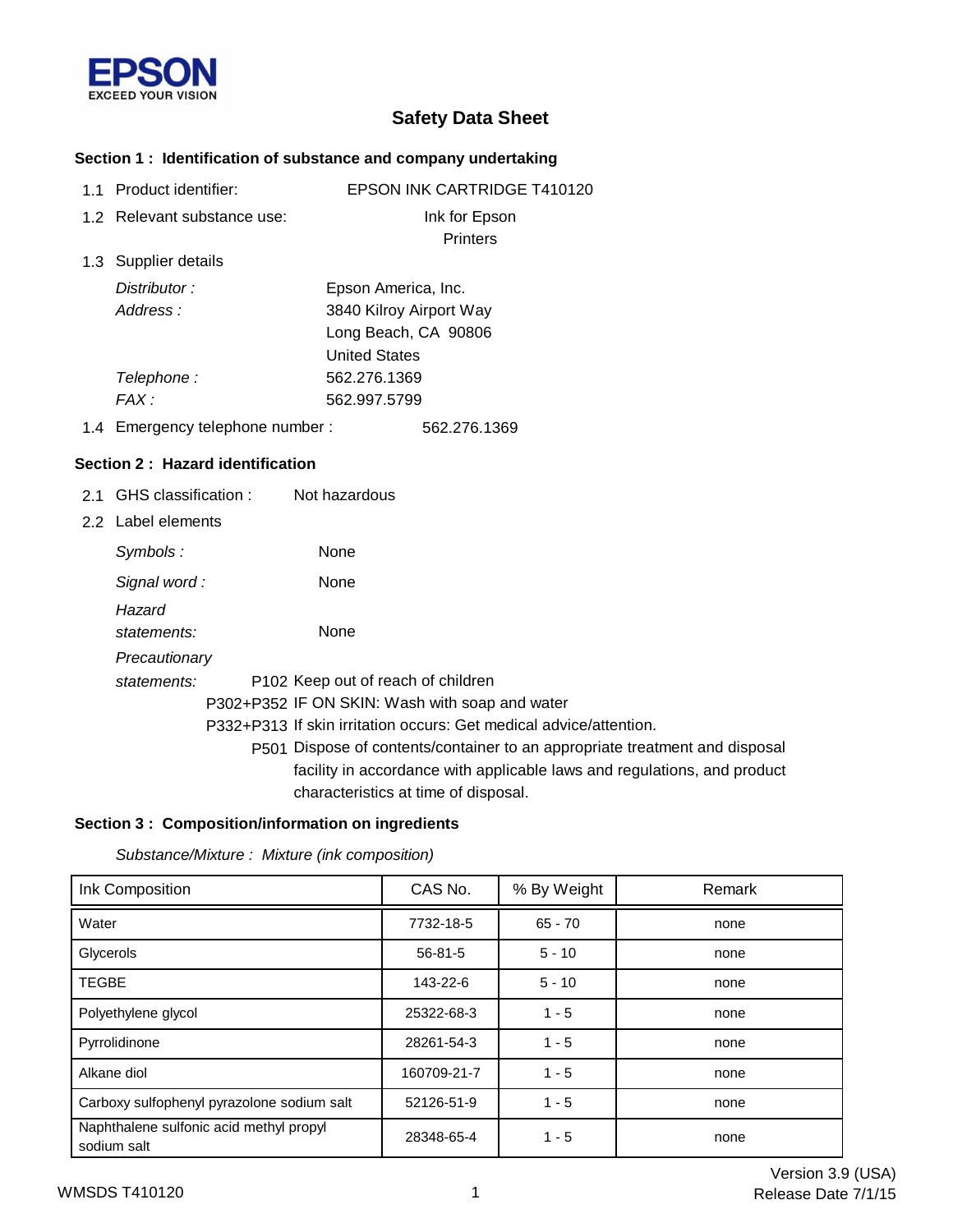

#### **Section 4 : First aid measures**

4.1 Description of measures

| Eyes:                                   | Immediately flush with room temperature, low pressure, clean water.<br>Seek medical attention if irritation continues.                                                            |
|-----------------------------------------|-----------------------------------------------------------------------------------------------------------------------------------------------------------------------------------|
| Skin :                                  | IF ON SKIN: Wash with soap and water. Take off contaminated<br>If skin irritation occurs, get medical advice/attention.                                                           |
| Inhalation:                             | Remove subject to ventilated fresh air. If not breathing, give artificial<br>respiration right away. If breathing is difficult, give oxygen. Seek immediate<br>medical attention. |
| Ingestion:                              | Seek medical advice, and attention if stomach continues to be upset.                                                                                                              |
| Most important<br>symptoms and effects, | Ink contact with skin may cause irritation, swelling, or redness.                                                                                                                 |

both acute and delayed:

4.2

4.3 Indication of any immediate medical attention and special treatment needed : Not necessary

#### **Section 5 : Fire-fighting measures**

| 5.1 Extinguishing media |                                       |                                                                       |
|-------------------------|---------------------------------------|-----------------------------------------------------------------------|
|                         | Suitable media :                      | Water spray, dry chemical, carbon dioxide, or alcohol resistant foam. |
|                         | Unsuitable media :                    | None                                                                  |
|                         | 5.2 Special hazards from<br>mixture : | None                                                                  |
|                         | 5.3 Firefighters :                    | Use PPE, avoid a leeward position.                                    |

#### **Section 6 : Accidental release measures**

6.1 Personal precautions, protective equipment, and emergency procedures

*Non-emergency* Eye and skin protection required during clean-up. Use proper ventilation. *personnel :*

*Emergency responders:* None

- 6.2 Environmental precautions : Do not release to sewer, surface, or ground water.
- 6.3 Methods and material for containment and clean-up

*Spill containment :* Use sponges to wipe-up ink.

Spill clean-up : Rinse area with damp cloth. Place waste in closed container for disposal. Wash hands with soap and water.

- *Other information :* Do not dispose of waste to sewer.
- 6.4 Reference to other sections : Please refer to Section 13 for disposal.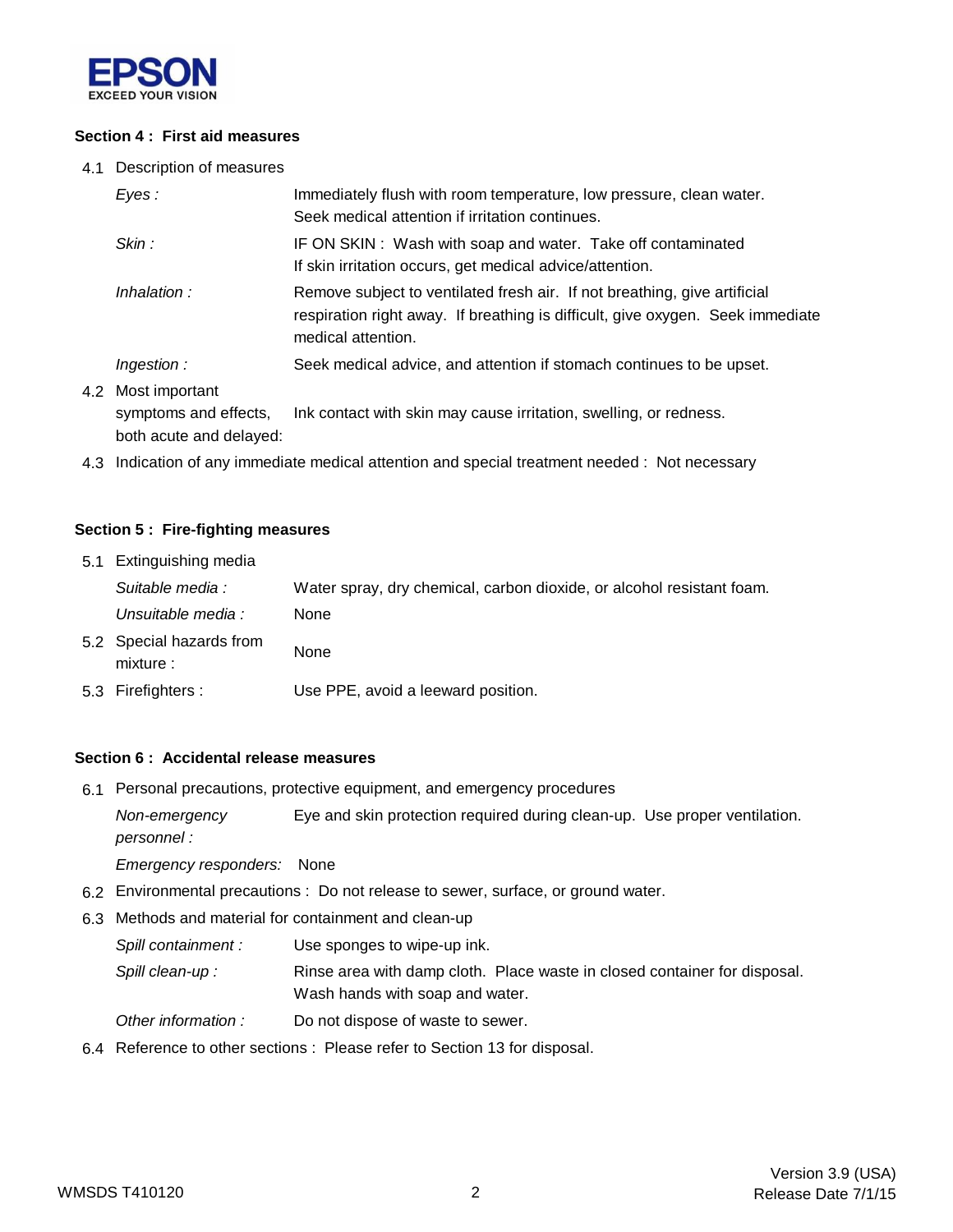

### 7.1 Precautions for safe handling

| Recommendations:       | Keep out of reach of children and do not drink ink.<br>Do not dismantle cartridge.                                                                                                                                                          |
|------------------------|---------------------------------------------------------------------------------------------------------------------------------------------------------------------------------------------------------------------------------------------|
| Occupation hygiene:    | Avoid contact with skin, eyes, and clothing.<br>In the case of skin contact, wash with soap and water.                                                                                                                                      |
| 7.2 Safe storage :     | Do not store cartridges in high or freezing temperatures.<br>Keep cartridges out of direct sunlight.<br>Do not store cartridges with oxidizing agents or explosives.<br>Make sure cartridges are dry before insertion into printer housing. |
| 7.3 Specific end uses: | Not specified                                                                                                                                                                                                                               |

## **Section 8 : Exposure controls / personnel protection**

| 8.1 Control parameters : | Glycerols (CAS No. 56-81-5)                                                                               |
|--------------------------|-----------------------------------------------------------------------------------------------------------|
|                          | ACGIH TLV-TWA 8-hour Exposure Limit is 10 mg/m <sup>3</sup> as glycerin mist.                             |
|                          | OSHA Z-1 PEL is 5 mg/m <sup>3</sup> as glycerin mist, respirable fraction.                                |
|                          | OSHA Z-1 PEL is 15 mg/m <sup>3</sup> as glycerin mist, total dust.                                        |
| 8.2 Exposure controls    |                                                                                                           |
| Engineering controls:    | Proper ventilation                                                                                        |
| Personal protection :    | Personal protective equipment is not required under suitable use.                                         |
|                          | If there is a possibility of ink exposure, wear protective gloves, clothing, eye,<br>and face protection. |
|                          | Respiratory protection is not required under suitable use.                                                |
|                          | Thermal hazards are not known under suitable use.                                                         |
| Environmental exposure   |                                                                                                           |
| controls:                | Not established                                                                                           |

## **Section 9 : Physical and chemical properties**

#### 9.1 Physical and chemical properties

|                          | <b>Black liquid</b>                         |
|--------------------------|---------------------------------------------|
| Appearance:              |                                             |
| Odor :                   | Slight                                      |
| Odor threshold:          | No data available                           |
| pH:                      | $8.0 - 9.0$                                 |
| Melting point:           | Less than $0^{\circ}$ C                     |
| Freezing point :         | Less than $0^{\circ}$ C                     |
| Initial boiling point:   | Greater than 100°C                          |
| Boiling range:           | Greater than 100°C                          |
| Flash point :            | Greater than 110°C (closed cup, ASTM D3278) |
| Evaporation rate:        | No data available                           |
| Flammability(solid/gas): | Not applicable (liquid)                     |
| Upper/lower              |                                             |
| flammability:            | No data available                           |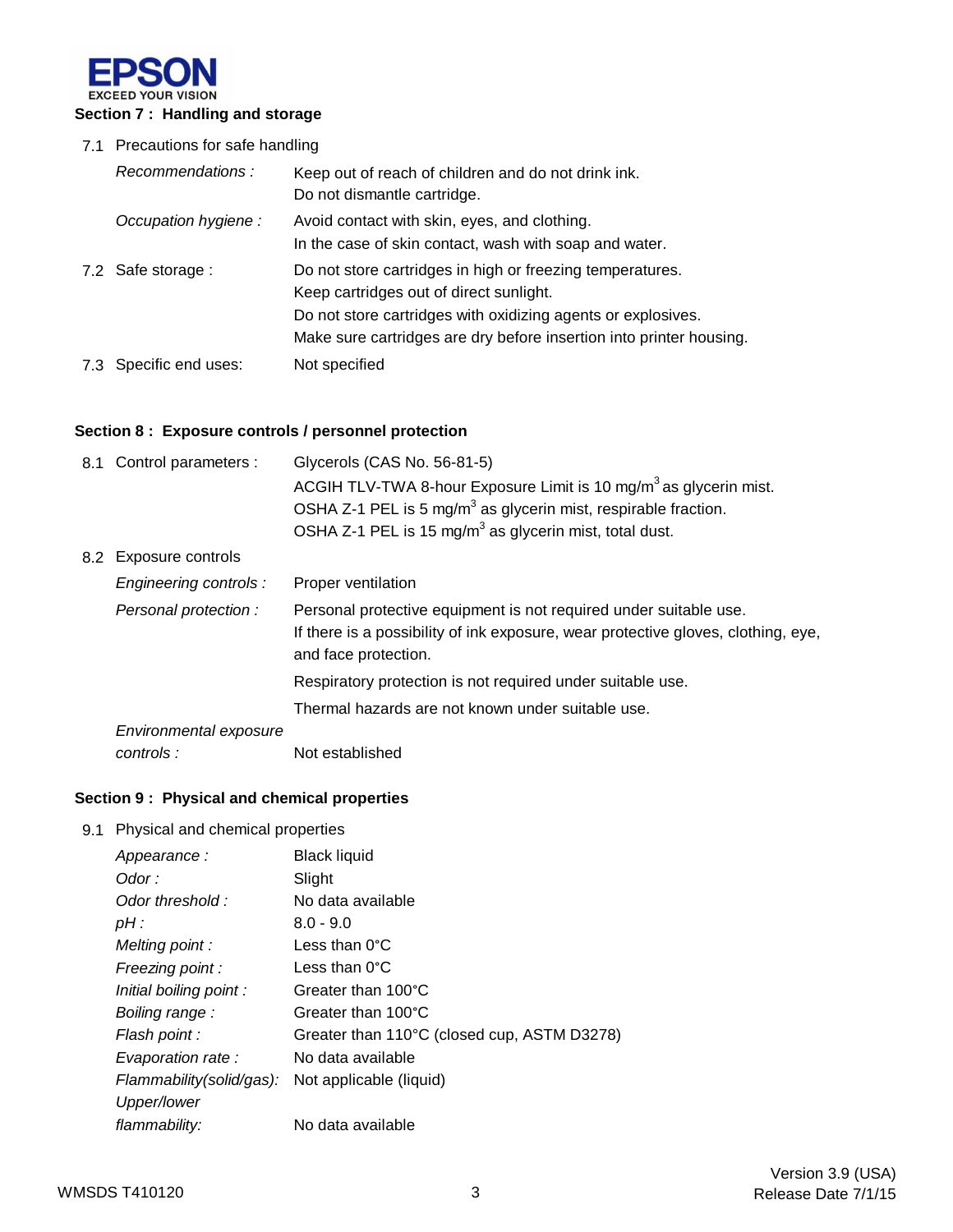

| Upper/lower                   |                                      |
|-------------------------------|--------------------------------------|
| explosive limits :            | No data available                    |
| Vapor pressure :              | No data available                    |
| Vapor density:                | Greater than 1 (air = 1)             |
| Relative density :            | 1.07 at 20°C                         |
| Solubility(ies):              | Soluble in water                     |
| <b>Partition coefficient:</b> | N-octanol/water, no data available   |
| Auto ignition temp :          | No data available                    |
| Decomposition temp:           | No data available                    |
| Viscosity :                   | Less than 5 mPa-s at 20 $^{\circ}$ C |
| Explosive properties :        | <b>None</b>                          |
| Oxidizing properties :        | None                                 |

## **Section 10 : Stability and reactivity**

| 10.1 Reactivity:                              | Stable under normal temperature and pressure           |
|-----------------------------------------------|--------------------------------------------------------|
| 10.2 Chemical stability:                      | Stable under normal temperature and pressure           |
| 10.3 Hazard reactions :                       | None                                                   |
| 10.4 Conditions to avoid :                    | High and freezing temperatures                         |
|                                               | 10.5 Incompatible materials : Oxidizers and explosives |
| 10.6 Hazard decomposition : No data available |                                                        |
|                                               |                                                        |

## **Section 11 : Toxicological information**

| 11.1 Toxicological effects                                    |                                            |  |  |
|---------------------------------------------------------------|--------------------------------------------|--|--|
| Acute toxicity Oral LD $_{50}$ :                              | $>5000$ mg/kg (rats)                       |  |  |
| Acute toxicity Dermal LD $_{50}$ :<br><i>Irritation Eye :</i> | $>$ 2000 mg/kg (rats)<br>No data available |  |  |
| Irritation Skin :                                             | No data available                          |  |  |
| Corrosivity :                                                 | No data available                          |  |  |
| Sensitization:                                                | No data available                          |  |  |
| Carcinogenicity:                                              | No data available                          |  |  |
| Mutagenicity:                                                 | No data available                          |  |  |
| Reproduction toxicity:                                        | No data available                          |  |  |
|                                                               |                                            |  |  |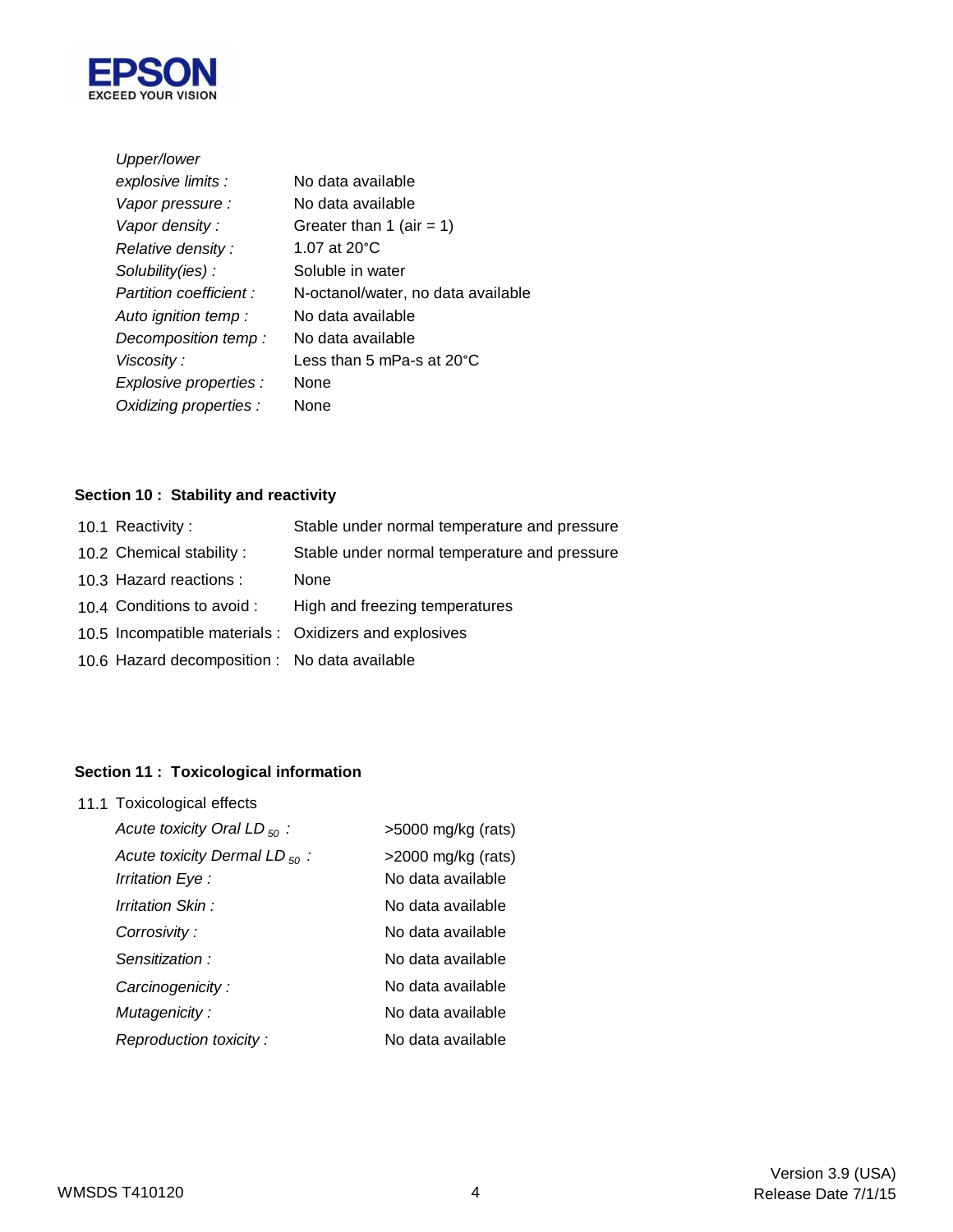

### **Section 12 : Ecological information**

| 12.1 Toxicity:                      | No data available |
|-------------------------------------|-------------------|
| 12.2 Persistence and degradability: | No data available |
| 12.3 Bio accumulative potential :   | No data available |
| 12.4 Mobility in soil:              | No data available |
| 12.5 PBT and vPvB assessment :      | No data available |
| 12.6 Other adverse effects :        | No data available |

### **Section 13 : Disposal considerations**

| 13.1 Waste treatment | Disposal should be in accordance with federal, state, and local |
|----------------------|-----------------------------------------------------------------|
| methods:             | requirements.                                                   |

## **Section 14 : Transportation information**

| 14.1 UN number:                             | Not applicable                                             |                |
|---------------------------------------------|------------------------------------------------------------|----------------|
| 14.2 Proper shipping name: Not applicable   |                                                            |                |
| 14.3 Transport hazard class: Not applicable |                                                            |                |
| 14.4 Packing group :                        | Not applicable                                             |                |
| 14.5 Environmental hazards : Not applicable |                                                            |                |
| 14.6 Special precautions : Not applicable   |                                                            |                |
|                                             | 14.7 Bulk transport Annex II of MARPOL 73/78 and IBC Code: | Not applicable |
|                                             |                                                            |                |

### **Section 15 : Regulation information** (safety, health, and environmental)

#### 15.1 U.S. Information

| OSHA Inhalation Hazard :         | Not Regulated (29 CFR 1910.1000(d)(1)(i))                       |
|----------------------------------|-----------------------------------------------------------------|
| TSCA Sec. 4(a) FinalTest Rules : | Not Regulated                                                   |
| TSCA Sec. 5 SNUR :               | Not Regulated                                                   |
| TSCA Sec.8(a) PAIR :             | Not Regulated                                                   |
| TSCA Sec. 12(b) 1-time Export :  | Not Regulated                                                   |
| Clean Air Act Sec. 112 HAP :     | TEGBE (CAS# 143-22-6)                                           |
| EPCRA Sec. 313 (SARATitle III) : | Not Regulated                                                   |
| <b>NFPA Hazard Rating:</b>       | Health(1), Flammability(1), Instability/Reactivity(0), Other(0) |
| HMIS Hazard Rating:              | Health(1), Flammability(1), Instability/Reactivity(0), PPE (D)  |
| California Proposition 65 :      | Not Regulated                                                   |
| 15.2 Canada Information:         |                                                                 |
| WHMIS Controlled Product :       | Not applicable (manufactured article)                           |
| 15.3 Chemical safety             |                                                                 |
| assessment:                      | Chemical safety assessment on ink has not been conducted        |